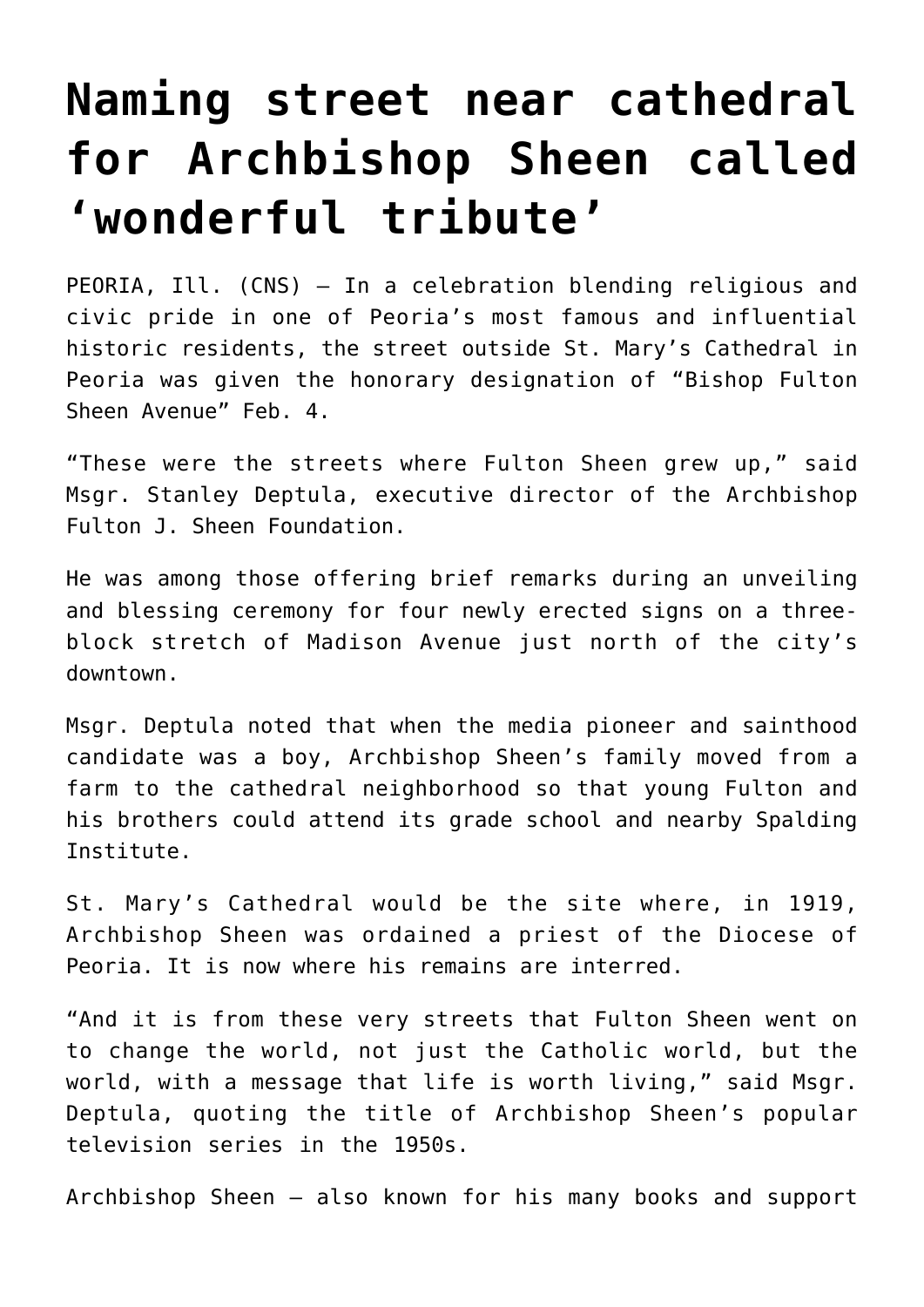of the Church's worldwide missions — died in 1979. Pope Benedict XVI approved his heroic virtues and declared Archbishop Sheen "venerable" in 2012. His remains were transferred from St. Patrick's Cathedral in New York City to St. Mary's Cathedral in Peoria in 2019 in anticipation of a future beatification.

Also speaking at the ceremonies were Peoria Bishop Daniel R. Jenky, who has promoted Archbishop Sheen's cause for canonization for nearly two decades, and Peoria Mayor Jim Ardis.

Bishop Jenky called Archbishop Sheen "a gift to the American Catholic Church, to the universal Church and to the world." Citing his zeal for evangelization, Bishop Jenky said that Archbishop Sheen "is the inspiration we need today in this time of fear and isolation."

"I am very proud that he comes from here," said Bishop Jenky. "And I am very happy that his remains rightly are interred in our beloved cathedral. And I know I join with all of you in praying that Archbishop Sheen will soon … be declared 'blessed'" — the final step prior to canonization.

Ardis said the entire city is "anticipating that big day."

"On behalf of the city and across all faiths, it is so appropriate and humbling for us to be able to recognize a man of God who did so much, and whose works are still so unbelievably relevant," the mayor said.

Because of a steady rain on a cold February morning, the remarks took place in the cathedral vestibule.

Those attending then went outside to the corner of Madison Avenue and Green Street, where one of the new street signs was unveiled. It was then blessed with holy water by Coadjutor Bishop Louis Tylka, who gave thanks for the life of Archbishop Sheen and asked God to "be the guide going before those who